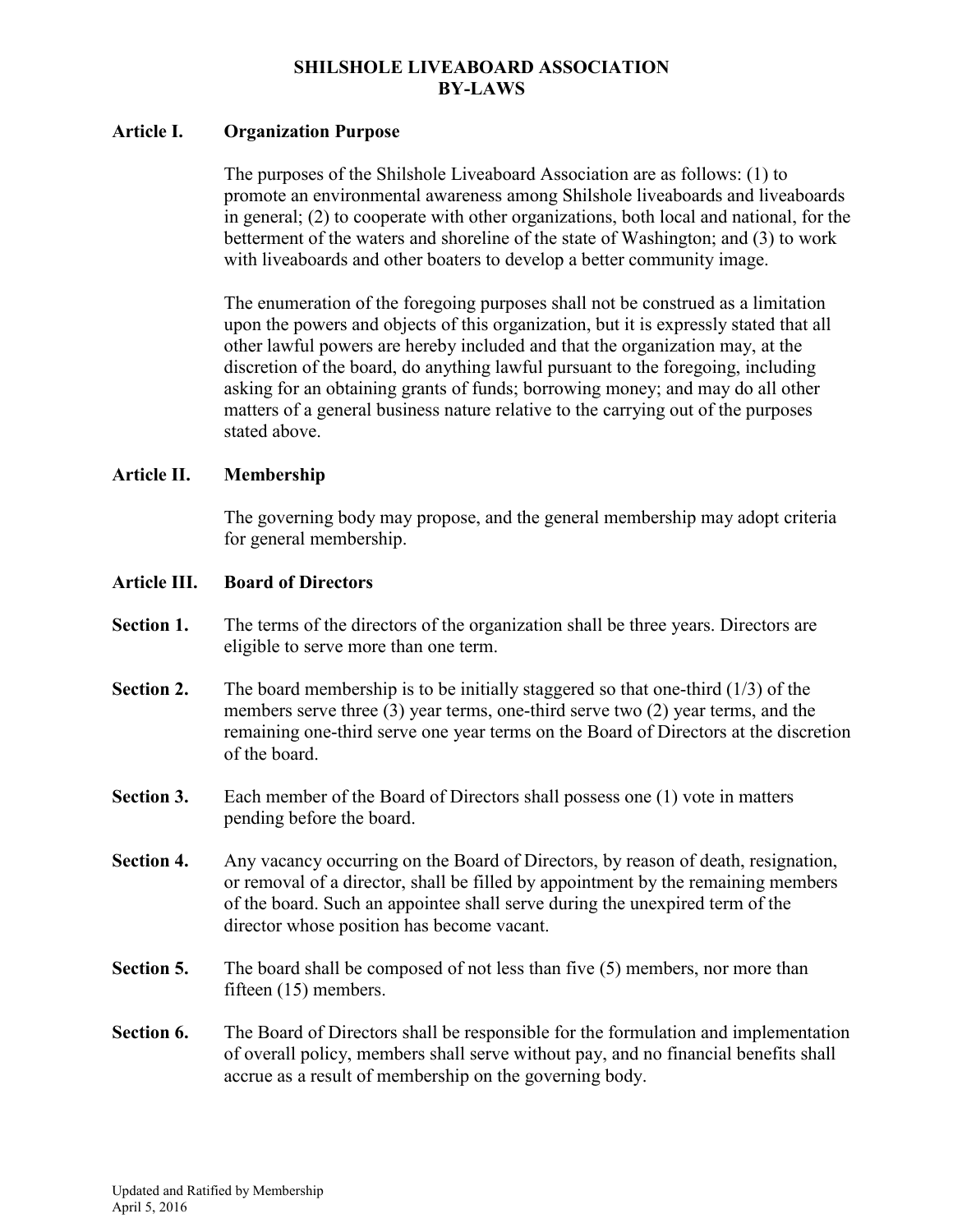# **Article IV. Meetings**

- **Section 1.** The Board of Directors shall meet monthly, unless otherwise specified by a majority of the board members present at a board meeting.
- **Section 2.** An annual meeting of the governing body shall be held during March each year. Notice of the meeting shall be given to all members of the board and organization, not less than fifteen (15) days before such meeting. A slate of new board members and officers will be included in the notification.
- **Section 3.** Board members whose terms have expired and officers will be replaced or reelected each year, by means of election by the general membership at the annual meeting.
- **Section 4.** The term of office for the new directors and officers shall begin April 1.
- **Section 5.** The quorum for the meeting of the Board of Directors shall consist of one (1) board officer and four (4) voting members, for a total of five (5) directors.
- **Section 6.** Robert's Revised Rules of Order shall be the authority for the conduct of all meetings.
- **Section 7.** Special meetings may be called by the President of the board for specified purposes, provided written notice is given to all board directors prior to such meeting.
- **Section 8.** The board shall have two permanent committees and special committees as needed. The two standing committees shall be: Community Involvement and Communications.
- **Section 9.** Board members are strongly encouraged to attend Board, special, and assigned committee meetings. Directors who are unable to participate in a vast majority of the regular, special and assigned meetings, are encouraged to resign. Should a board member fail to attend three consecutively scheduled meetings, the President of the board shall, in writing, request such board member to declare, in writing, his/her intent to remain an active board member or resign. In the event the board President does not receive a response, as requested, within thirty (30) days of the original mailing, the lack of response shall be deemed a resignation and shall be so submitted by the President, at the next regularly scheduled board meeting, as a motion to accept such director's resignation.
- **Section 10.** A director's membership on the board may be terminated, in any case, by twothirds (2/3) of the directors present at any regular meeting, voting to terminate a directorship.
- **Section 11.** Except as otherwise provided in this Section, meetings of the Board of Directors shall be open to the public.

 The President shall have the authority to call an executive session at any time he/she deems appropriate. Attendance during an executive session is limited to board members and necessary organization members as determined by the President.